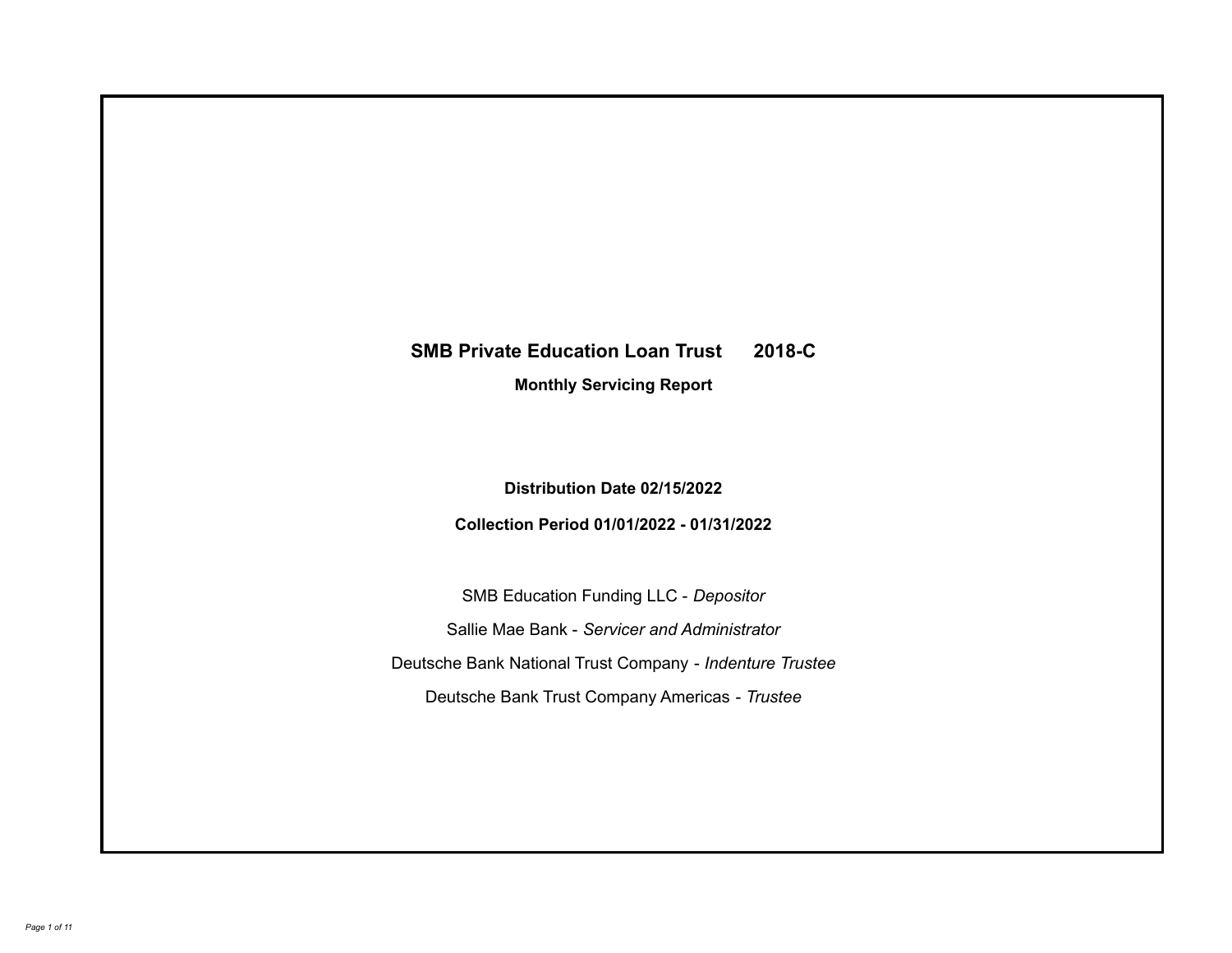A

| A            | <b>Student Loan Portfolio Characteristics</b> |                                                 | <b>Settlement Date</b><br>09/19/2018 | 12/31/2021       | 01/31/2022       |
|--------------|-----------------------------------------------|-------------------------------------------------|--------------------------------------|------------------|------------------|
|              | <b>Principal Balance</b>                      |                                                 | \$557,492,029.76                     | \$320,616,564.14 | \$313,863,602.41 |
|              | Interest to be Capitalized Balance            |                                                 | 38,025,828.51                        | 15,041,961.27    | 14,869,998.42    |
|              | Pool Balance                                  |                                                 | \$595,517,858.27                     | \$335,658,525.41 | \$328,733,600.83 |
|              |                                               |                                                 |                                      |                  |                  |
|              | Weighted Average Coupon (WAC)                 |                                                 | 9.62%                                | 8.21%            | 8.22%            |
|              | Weighted Average Remaining Term               |                                                 | 137.72                               | 128.85           | 128.49           |
|              | Number of Loans                               |                                                 | 48,318                               | 28,458           | 27,938           |
|              | Number of Borrowers                           |                                                 | 46,914                               | 27,710           | 27,203           |
|              | Pool Factor                                   |                                                 |                                      | 0.563641410      | 0.552013002      |
|              |                                               | Since Issued Total Constant Prepayment Rate (1) |                                      | 12.90%           | 12.96%           |
|              |                                               |                                                 |                                      |                  |                  |
| B            | <b>Debt Securities</b>                        | <b>Cusip/Isin</b>                               | 01/18/2022                           |                  | 02/15/2022       |
|              | A <sub>2</sub> A                              | 78449QAB3                                       | \$141,810,130.87                     |                  | \$138,331,785.72 |
|              | A2B                                           | 78449QAC1                                       | \$69,933,763.19                      |                  | \$68,218,414.90  |
|              | В                                             | 78449QAD9                                       | \$40,000,000.00                      |                  | \$40,000,000.00  |
|              |                                               |                                                 |                                      |                  |                  |
| $\mathsf{C}$ | <b>Certificates</b>                           | <b>Cusip/Isin</b>                               | 01/18/2022                           |                  | 02/15/2022       |
|              | Residual                                      | 78449Q107                                       | \$100,000.00                         |                  | \$100,000.00     |
|              |                                               |                                                 |                                      |                  |                  |
| D            | <b>Account Balances</b>                       |                                                 | 01/18/2022                           |                  | 02/15/2022       |
|              | Reserve Account Balance                       |                                                 | \$1,508,827.00                       |                  | \$1,508,827.00   |
|              |                                               |                                                 |                                      |                  |                  |
| E            | <b>Asset / Liability</b>                      |                                                 | 01/18/2022                           |                  | 02/15/2022       |
|              | Overcollateralization Percentage              |                                                 | 25.00%                               |                  | 25.00%           |

Actual Overcollateralization Amount \$83,914,631.35 Specified Overcollateralization Amount

(1) For additional information, see 'Since Issued CPR Methodology' found in section VIII of this report .

\$82,183,400.21 \$82,183,400.21

\$83,914,631.35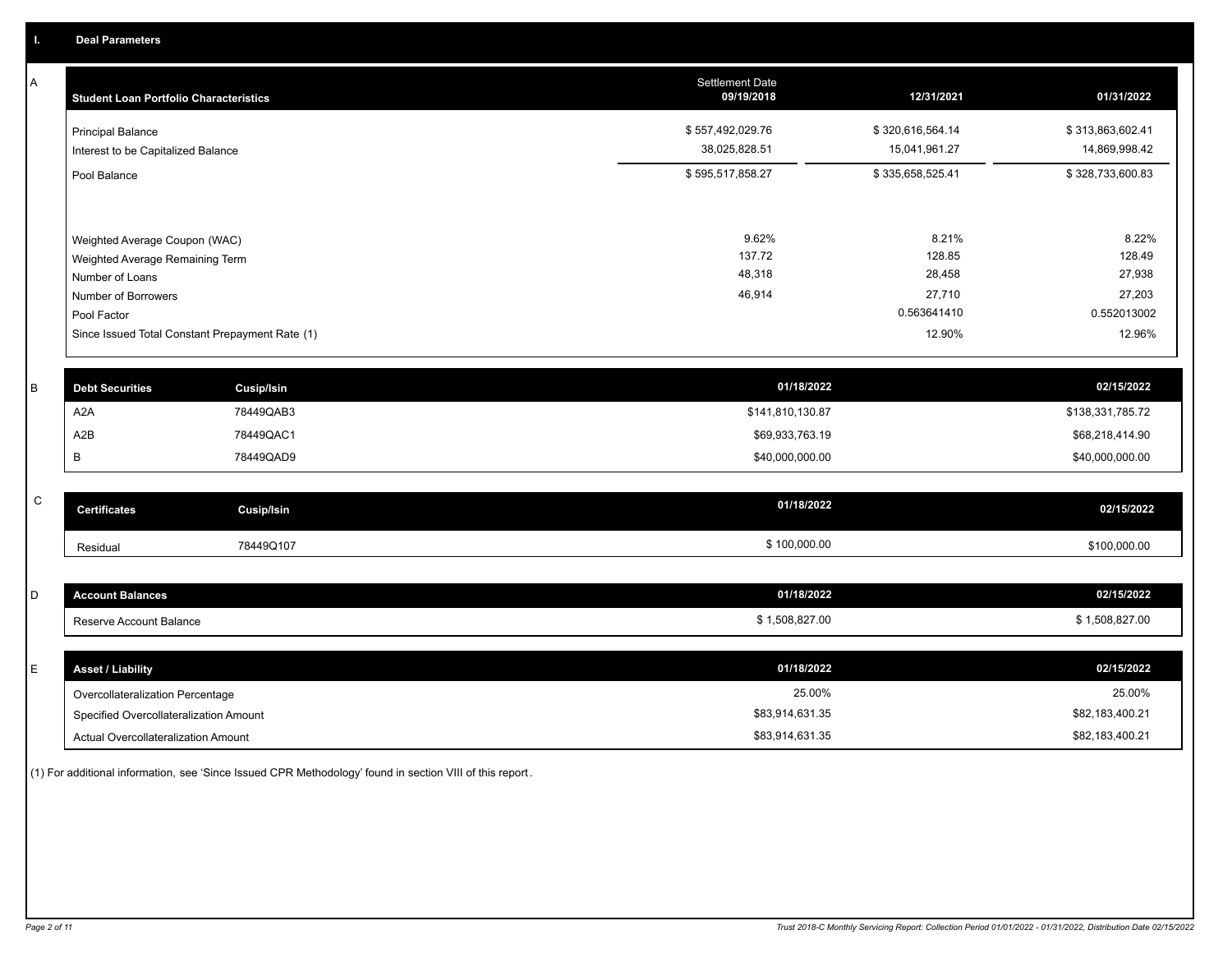#### **II. 2018-C Trust Activity 01/01/2022 through 01/31/2022**

# **Total Principal Receipts \$ 6,815,257.89**  Other Principal Deposits 84,073.35 Servicer Principal Reimbursement 0.00 Seller Principal Reimbursement 0.00 Borrower Principal 6,731,184.54 A **Student Loan Principal Receipts**

#### B **Student Loan Interest Receipts**

| <b>Total Interest Receipts</b>  | \$1,839,092.23 |
|---------------------------------|----------------|
| Other Interest Deposits         | 191.03         |
| Servicer Interest Reimbursement | 0.00           |
| Seller Interest Reimbursement   | 0.00           |
| Borrower Interest               | 1,838,901.20   |

| C       | <b>Recoveries on Realized Losses</b>                             | \$40,811.43    |
|---------|------------------------------------------------------------------|----------------|
| D       | <b>Investment Income</b>                                         | \$205.62       |
| Е.      | <b>Funds Borrowed from Next Collection Period</b>                | \$0.00         |
| F.      | <b>Funds Repaid from Prior Collection Period</b>                 | \$0.00         |
| G       | Loan Sale or Purchase Proceeds                                   | \$0.00         |
| H       | Initial Deposits to Distribution Account                         | \$0.00         |
|         | <b>Excess Transferred from Other Accounts</b>                    | \$0.00         |
| J       | <b>Borrower Benefit Reimbursements</b>                           | \$0.00         |
| Κ       | <b>Other Deposits</b>                                            | \$0.00         |
|         | <b>Other Fees Collected</b>                                      | \$0.00         |
| м       | <b>AVAILABLE FUNDS</b>                                           | \$8,695,367.17 |
| N       | Non-Cash Principal Activity During Collection Period             | \$62,296.16    |
| $\circ$ | Aggregate Purchased Amounts by the Depositor, Servicer or Seller | \$84,264.38    |
| P       | Aggregate Loan Substitutions                                     | \$0.00         |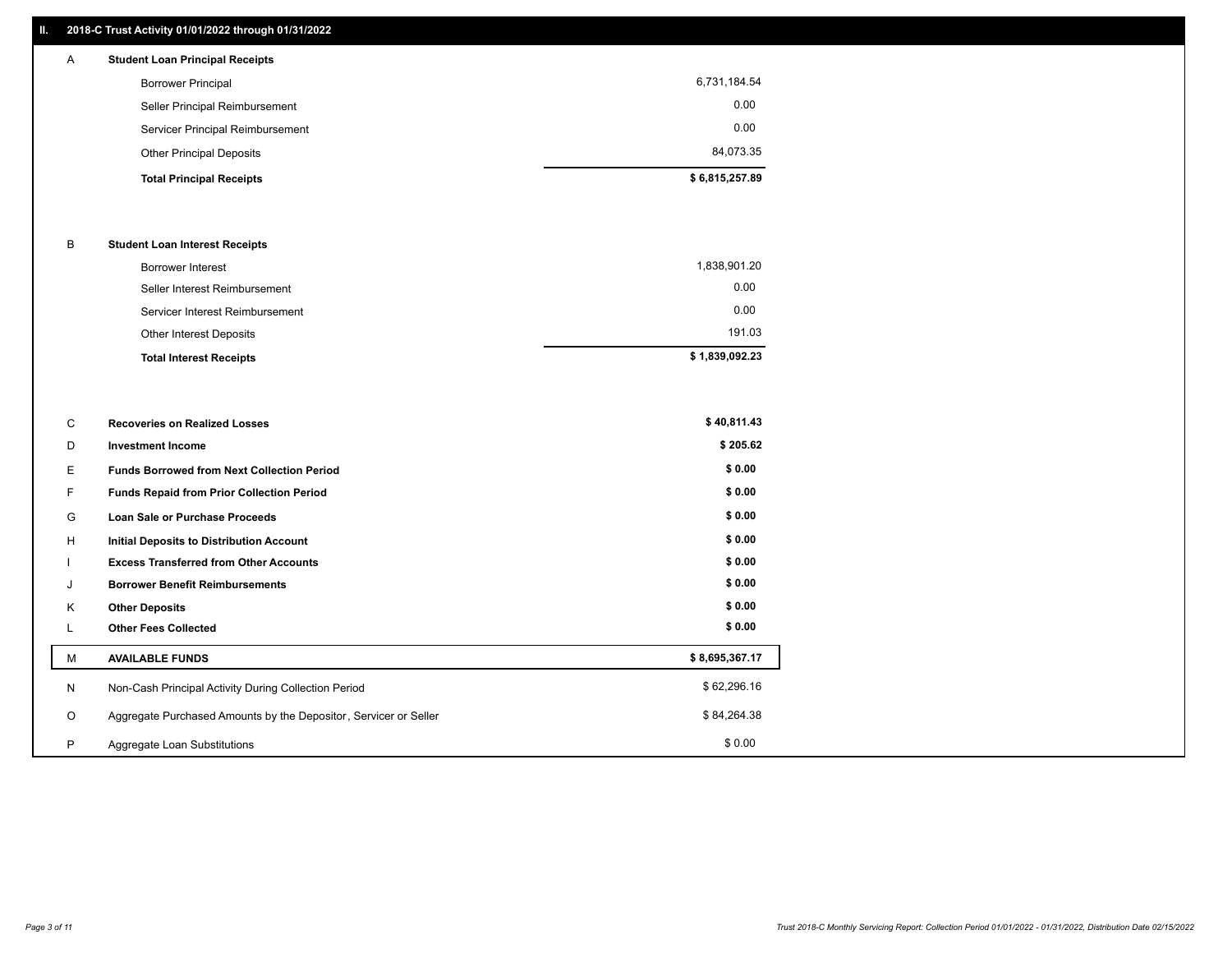|                   | <b>Loans by Repayment Status</b> |                          |            |                                                           |                |                            |                          |         |                                                           |                |                            |
|-------------------|----------------------------------|--------------------------|------------|-----------------------------------------------------------|----------------|----------------------------|--------------------------|---------|-----------------------------------------------------------|----------------|----------------------------|
|                   |                                  |                          | 01/31/2022 |                                                           |                | 12/31/2021                 |                          |         |                                                           |                |                            |
|                   |                                  | <b>Wtd Avg</b><br>Coupon | # Loans    | Principal and<br><b>Interest Accrued</b><br>to Capitalize | % of Principal | % of Loans in<br>Repay (1) | <b>Wtd Avg</b><br>Coupon | # Loans | Principal and<br><b>Interest Accrued</b><br>to Capitalize | % of Principal | % of Loans in<br>Repay (1) |
| <b>INTERIM:</b>   | IN SCHOOL                        | 9.41%                    | 1,102      | \$17,724,659.41                                           | 5.392%         | $-$ %                      | 9.40%                    | 1,235   | \$19,849,564.27                                           | 5.914%         | $-$ %                      |
|                   | GRACE                            | 9.43%                    | 463        | \$7,350,508.36                                            | 2.236%         | $-$ %                      | 9.41%                    | 367     | \$5,746,564.15                                            | 1.712%         | $-$ %                      |
|                   | <b>DEFERMENT</b>                 | 8.86%                    | 1,828      | \$26,365,045.38                                           | 8.020%         | $-$ %                      | 8.87%                    | 1,889   | \$26,782,113.05                                           | 7.979%         | $-$ %                      |
| <b>REPAYMENT:</b> | <b>CURRENT</b>                   | 8.02%                    | 23,283     | \$258,561,470.67                                          | 78.654%        | 93.245%                    | 8.01%                    | 23,723  | \$264,935,895.94                                          | 78.930%        | 93.524%                    |
|                   | 30-59 DAYS DELINQUENT            | 9.22%                    | 530        | \$7,733,921.21                                            | 2.353%         | 2.789%                     | 8.98%                    | 497     | \$7,433,929.33                                            | 2.215%         | 2.624%                     |
|                   | 60-89 DAYS DELINQUENT            | 8.47%                    | 267        | \$4,310,896.50                                            | 1.311%         | 1.555%                     | 8.26%                    | 216     | \$3,292,284.43                                            | 0.981%         | 1.162%                     |
|                   | 90+ DAYS DELINQUENT              | 8.55%                    | 140        | \$2,180,705.64                                            | 0.663%         | 0.786%                     | 8.12%                    | 113     | \$1,638,243.70                                            | 0.488%         | 0.578%                     |
|                   | <b>FORBEARANCE</b>               | 7.40%                    | 325        | \$4,506,393.66                                            | 1.371%         | 1.625%                     | 8.03%                    | 418     | \$5,979,930.54                                            | 1.782%         | 2.111%                     |
| <b>TOTAL</b>      |                                  |                          | 27,938     | \$328,733,600.83                                          | 100.00%        | 100.00%                    |                          | 28,458  | \$335,658,525.41                                          | 100.00%        | 100.00%                    |

Percentages may not total 100% due to rounding \*

1 Loans classified in "Repayment" include any loan for which interim interest only, \$25 fixed payments or full principal and interest payments are due.

|                |                                                                                                                            |                          | <b>Loans by Borrower Status</b> |                                                           |                |                                |                          |         |                                                                  |                |                                |
|----------------|----------------------------------------------------------------------------------------------------------------------------|--------------------------|---------------------------------|-----------------------------------------------------------|----------------|--------------------------------|--------------------------|---------|------------------------------------------------------------------|----------------|--------------------------------|
|                |                                                                                                                            |                          |                                 | 01/31/2022                                                |                |                                | 12/31/2021               |         |                                                                  |                |                                |
|                |                                                                                                                            | <b>Wtd Avg</b><br>Coupon | # Loans                         | Principal and<br><b>Interest Accrued</b><br>to Capitalize | % of Principal | % of Loans in<br>P&I Repay (2) | <b>Wtd Avg</b><br>Coupon | # Loans | <b>Principal and</b><br><b>Interest Accrued</b><br>to Capitalize | % of Principal | % of Loans in<br>P&I Repay (2) |
| INTERIM:       | IN SCHOOL                                                                                                                  | 8.96%                    | 2,052                           | \$32,423,141.14                                           | 9.863%         | $-$ %                          | 8.96%                    | 2,326   | \$36,437,994.57                                                  | 10.856%        | $-$ %                          |
|                | <b>GRACE</b>                                                                                                               | 9.01%                    | 836                             | \$13,013,627.84                                           | 3.959%         | $-$ %                          | 8.95%                    | 643     | \$10,248,678.77                                                  | 3.053%         | $-$ %                          |
|                | <b>DEFERMENT</b>                                                                                                           | 8.53%                    | 3,314                           | \$45,289,606.25                                           | 13.777%        | $-$ %                          | 8.52%                    | 3,457   | \$46,241,825.15                                                  | 13.776%        | $-$ %                          |
| P&I REPAYMENT: | <b>CURRENT</b>                                                                                                             | 7.98%                    | 20,513                          | \$219,798,844.57                                          | 66.862%        | 92.350%                        | 7.97%                    | 20,832  | \$224,984,171.20                                                 | 67.028%        | 92.689%                        |
|                | 30-59 DAYS DELINQUENT                                                                                                      | 9.23%                    | 507                             | \$7,445,481.78                                            | 2.265%         | 3.128%                         | 8.99%                    | 464     | \$6,984,573.73                                                   | 2.081%         | 2.878%                         |
|                | 60-89 DAYS DELINQUENT                                                                                                      | 8.46%                    | 258                             | \$4,181,135.05                                            | 1.272%         | 1.757%                         | 8.26%                    | 209     | \$3,197,030.01                                                   | 0.952%         | 1.317%                         |
|                | 90+ DAYS DELINQUENT                                                                                                        | 8.57%                    | 133                             | \$2,075,370.54                                            | 0.631%         | 0.872%                         | 8.14%                    | 108     | \$1,568,262.06                                                   | 0.467%         | 0.646%                         |
|                | FORBEARANCE                                                                                                                | 7.40%                    | 325                             | \$4,506,393.66                                            | 1.371%         | 1.893%                         | 8.04%                    | 419     | \$5,995,989.92                                                   | 1.786%         | 2.470%                         |
| <b>TOTAL</b>   | Percentages may not total 100% due to rounding                                                                             |                          | 27,938                          | \$328,733,600.83                                          | 100.00%        | 100.00%                        |                          | 28,458  | \$335,658,525.41                                                 | 100.00%        | 100.00%                        |
| 2              | Loans classified in "P&I Repayment" includes only those loans for which scheduled principal and interest payments are due. |                          |                                 |                                                           |                |                                |                          |         |                                                                  |                |                                |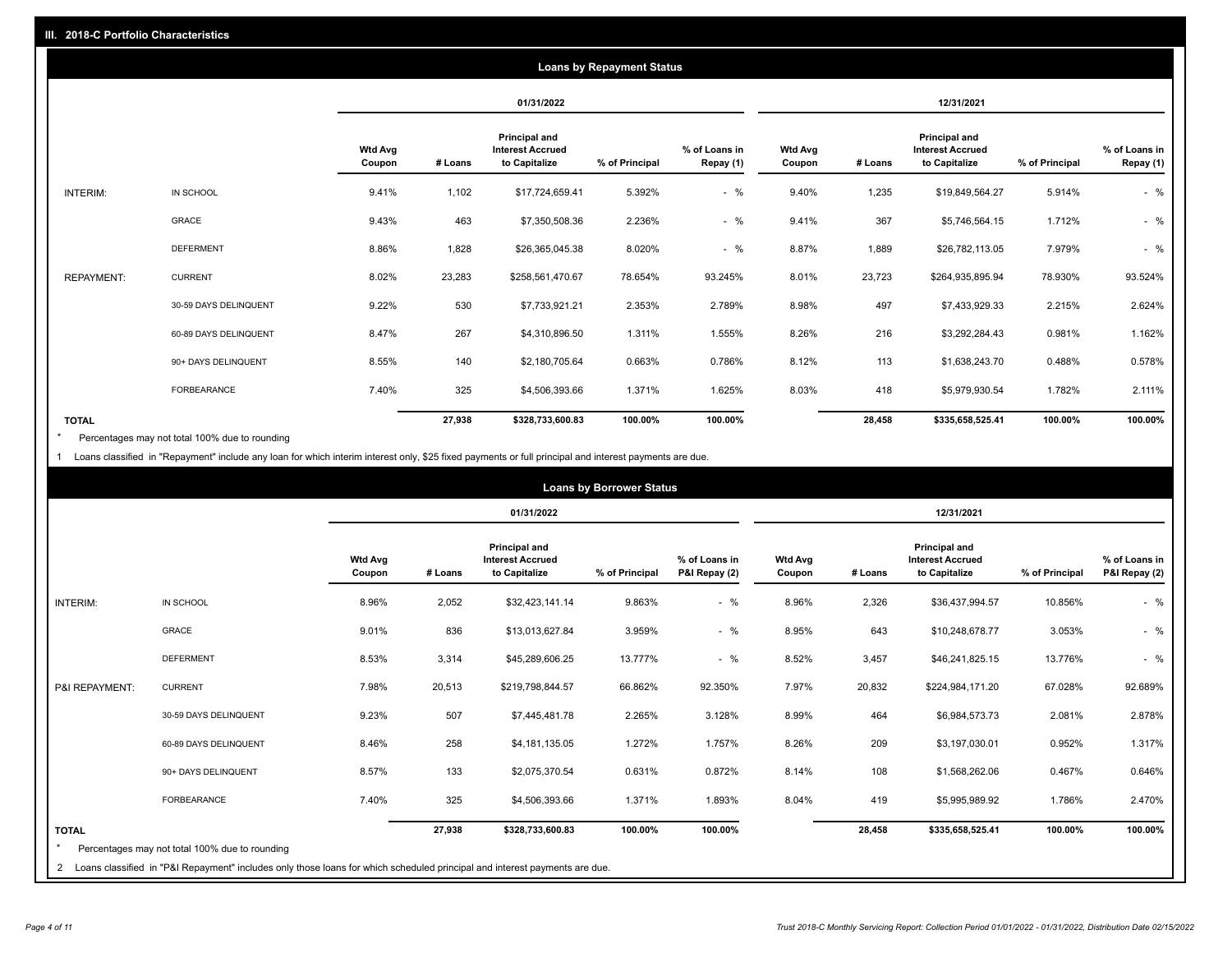|                                                                                                  | 1/31/2022        | 12/31/2021       |  |
|--------------------------------------------------------------------------------------------------|------------------|------------------|--|
| Pool Balance                                                                                     | \$328,733,600.83 | \$335,658,525.41 |  |
| Total # Loans                                                                                    | 27,938           | 28,458           |  |
| Total # Borrowers                                                                                | 27,203           | 27,710           |  |
| Weighted Average Coupon                                                                          | 8.22%            | 8.21%            |  |
| Weighted Average Remaining Term                                                                  | 128.49           | 128.85           |  |
| Percent of Pool - Cosigned                                                                       | 93.4%            | 93.4%            |  |
| Percent of Pool - Non Cosigned                                                                   | 6.6%             | 6.6%             |  |
| Borrower Interest Accrued for Period                                                             | \$2,200,536.13   | \$2,241,102.58   |  |
| Outstanding Borrower Interest Accrued                                                            | \$17,788,730.82  | \$18,008,594.57  |  |
| Gross Principal Realized Loss - Periodic *                                                       | \$479,266.18     | \$326,974.28     |  |
| Gross Principal Realized Loss - Cumulative *                                                     | \$16,214,731.76  | \$15,735,465.58  |  |
| Recoveries on Realized Losses - Periodic                                                         | \$40,811.43      | \$61,680.29      |  |
| Recoveries on Realized Losses - Cumulative                                                       | \$1,785,807.54   | \$1,744,996.11   |  |
| Net Losses - Periodic                                                                            | \$438,454.75     | \$265,293.99     |  |
| Net Losses - Cumulative                                                                          | \$14,428,924.22  | \$13,990,469.47  |  |
| Non-Cash Principal Activity - Capitalized Interest                                               | \$542,172.21     | \$1,924,195.73   |  |
| Since Issued Total Constant Prepayment Rate (CPR) (1)                                            | 12.96%           | 12.90%           |  |
| <b>Loan Substitutions</b>                                                                        | \$0.00           | \$0.00           |  |
| Cumulative Loan Substitutions                                                                    | \$0.00           | \$0.00           |  |
| <b>Unpaid Servicing Fees</b>                                                                     | \$0.00           | \$0.00           |  |
| <b>Unpaid Administration Fees</b>                                                                | \$0.00           | \$0.00           |  |
| <b>Unpaid Carryover Servicing Fees</b>                                                           | \$0.00           | \$0.00           |  |
| Note Interest Shortfall                                                                          | \$0.00           | \$0.00           |  |
| Loans in Modification                                                                            | \$18,132,533.80  | \$18,868,206.29  |  |
| % of Loans in Modification as a % of Loans in Repayment (P&I)                                    | 7.77%            | 7.97%            |  |
|                                                                                                  |                  |                  |  |
| % Annualized Gross Principal Realized Loss - Periodic as a %<br>of Loans in Repayment (P&I) * 12 | 2.46%            | 1.66%            |  |
| % Gross Principal Realized Loss - Cumulative as a % of                                           |                  |                  |  |

\* In accordance with the Servicer's current policies and procedures, after September 1, 2017 loans subject to bankruptcy claims generally will not be reported as a charged- off unless and until they are delinquent for 120

2.72% 2.64%

(1) For additional information, see 'Since Issued CPR Methodology' found in section VIII of this report .

Original Pool Balance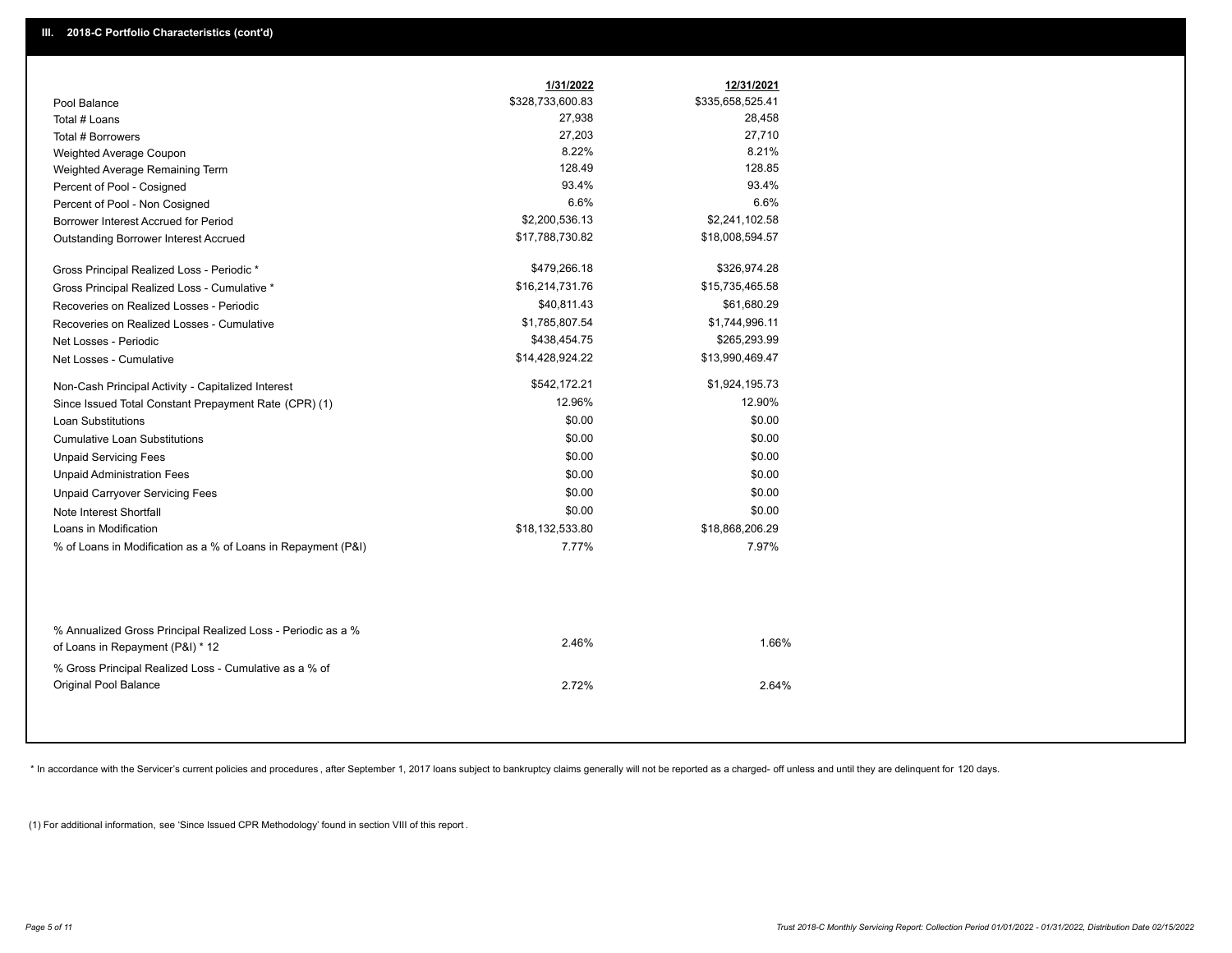## **Loan Program**

A

|                                    | Weighted<br>Average | # LOANS  | <b>S AMOUNT</b>  | $%$ *    |
|------------------------------------|---------------------|----------|------------------|----------|
| - Smart Option Interest-Only Loans | 7.12%               | 6,240    | \$51,553,500.78  | 15.682%  |
| - Smart Option Fixed Pay Loans     | 8.22%               | 6,886    | \$97,000,738.84  | 29.507%  |
| - Smart Option Deferred Loans      | 8.54%               | 14.812   | \$180,179,361.21 | 54.810%  |
| - Other Loan Programs              | $0.00\%$            | $\Omega$ | \$0.00           | 0.000%   |
| <b>Total</b>                       | 8.22%               | 27,938   | \$328,733,600.83 | 100.000% |

\* Percentages may not total 100% due to rounding

B

C

**Index Type**

|                       | Weighted<br>Average | # LOANS  | <b>\$ AMOUNT</b> | % *      |
|-----------------------|---------------------|----------|------------------|----------|
| - Fixed Rate Loans    | 9.12%               | 8,765    | \$112,861,993.94 | 34.332%  |
| - LIBOR Indexed Loans | 7.75%               | 19,173   | \$215,871,606.89 | 65.668%  |
| - Other Index Rates   | $0.00\%$            | $\Omega$ | \$0.00           | 0.000%   |
| <b>Total</b>          | 8.22%               | 27,938   | \$328,733,600.83 | 100.000% |

\* Percentages may not total 100% due to rounding

# **Weighted Average Recent FICO**

| (2)<br>Wtd Avg Recent FICO Band                  | # LOANS     | <b>\$ AMOUNT</b> | $%$ *    |
|--------------------------------------------------|-------------|------------------|----------|
| $0 - 639$                                        | 1,658       | \$19,616,404.84  | 5.967%   |
| 640 - 669                                        | 1,614       | \$19,036,613.25  | 5.791%   |
| 670 - 699                                        | 2,854       | \$34,304,899.23  | 10.435%  |
| 700 - 739                                        | 5,924       | \$73,369,887.89  | 22.319%  |
| $740 +$                                          | 15,888      | \$182,405,795.62 | 55.487%  |
| $N/A$ <sub>(1)</sub>                             | $\mathbf 0$ | \$0.00           | 0.000%   |
| <b>Total</b>                                     | 27,938      | \$328,733,600.83 | 100.000% |
| * Percentages may not total 100% due to rounding |             |                  |          |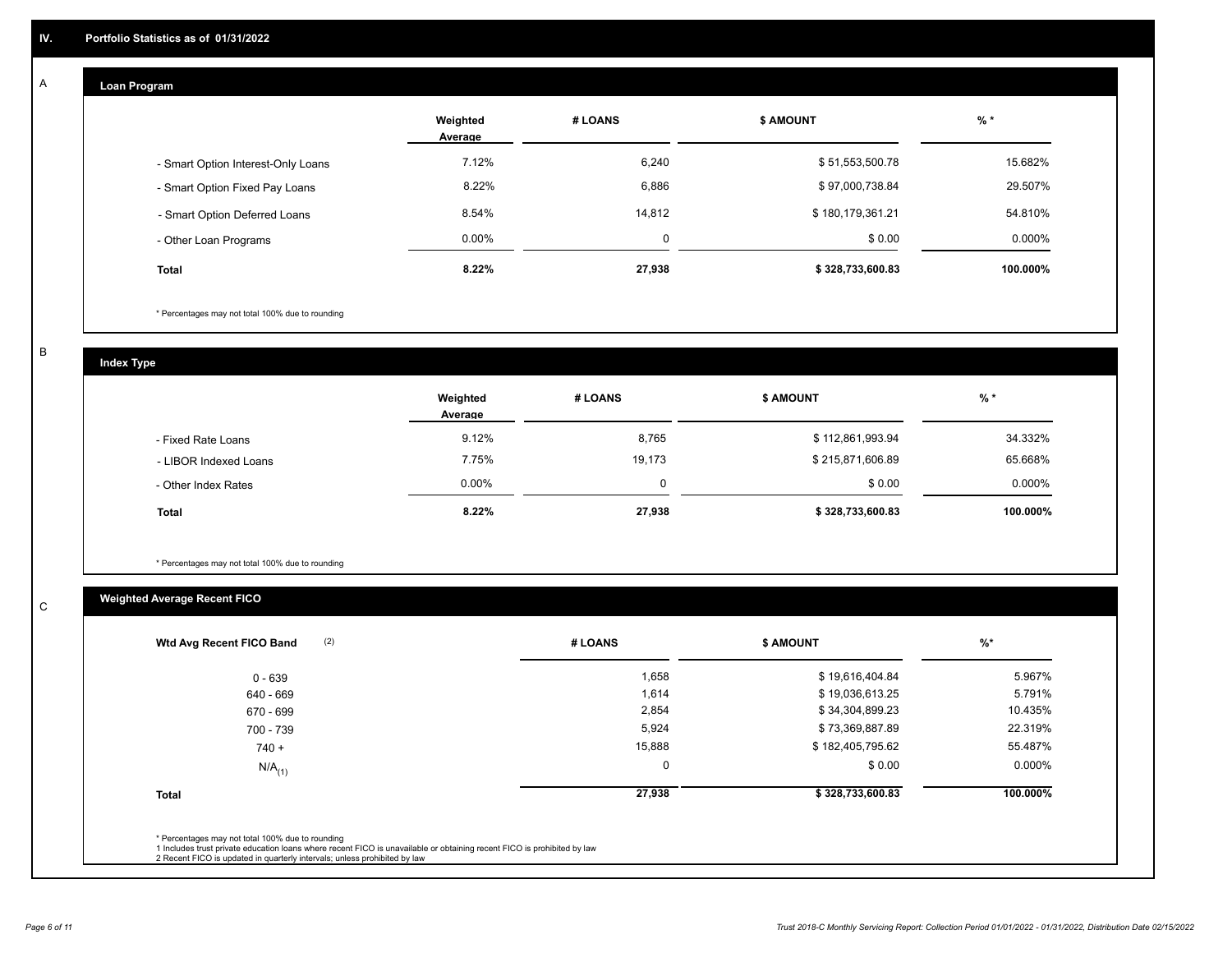| V. |                        | 2018-C Reserve Account and Principal Distribution Calculations                  |                  |  |  |  |  |
|----|------------------------|---------------------------------------------------------------------------------|------------------|--|--|--|--|
| А. | <b>Reserve Account</b> |                                                                                 |                  |  |  |  |  |
|    |                        | Specified Reserve Account Balance                                               | \$1,508,827.00   |  |  |  |  |
|    |                        | <b>Actual Reserve Account Balance</b>                                           | \$1,508,827.00   |  |  |  |  |
| В. |                        | <b>Principal Distribution Amount</b>                                            |                  |  |  |  |  |
|    | i.                     | Class A Notes Outstanding                                                       | \$211,743,894.06 |  |  |  |  |
|    | ii.                    | Pool Balance                                                                    | \$328,733,600.83 |  |  |  |  |
|    | iii.                   | First Priority Principal Distribution Amount (i - ii)                           | \$0.00           |  |  |  |  |
|    | iv.                    | Class A and B Notes Outstanding                                                 | \$251,743,894.06 |  |  |  |  |
|    | v.                     | First Priority Principal Distribution Amount                                    | \$0.00           |  |  |  |  |
|    | vi.                    | Pool Balance                                                                    | \$328,733,600.83 |  |  |  |  |
|    | vii.                   | Specified Overcollateralization Amount                                          | \$82,183,400.21  |  |  |  |  |
|    | viii.                  | Regular Principal Distribution Amount (if (iv > 0, (iv - v) - (vi - vii))       | \$5,193,693.44   |  |  |  |  |
|    | ix.                    | Pool Balance                                                                    | \$328,733,600.83 |  |  |  |  |
|    | х.                     | 10% of Initial Pool Balance                                                     | \$59,551,785.83  |  |  |  |  |
|    | xi.                    | First Priority Principal Distribution Amount                                    | \$0.00           |  |  |  |  |
|    | xii.                   | Regular Principal Distribution Amount                                           | \$5,193,693.44   |  |  |  |  |
|    | xiii.                  | Available Funds (after payment of waterfall items A through I)                  | \$2,670,711.25   |  |  |  |  |
|    | xiv.                   | Additional Principal Distribution Amount (if(vi <= x,min(xiii, vi - xi - xii))) | \$0.00           |  |  |  |  |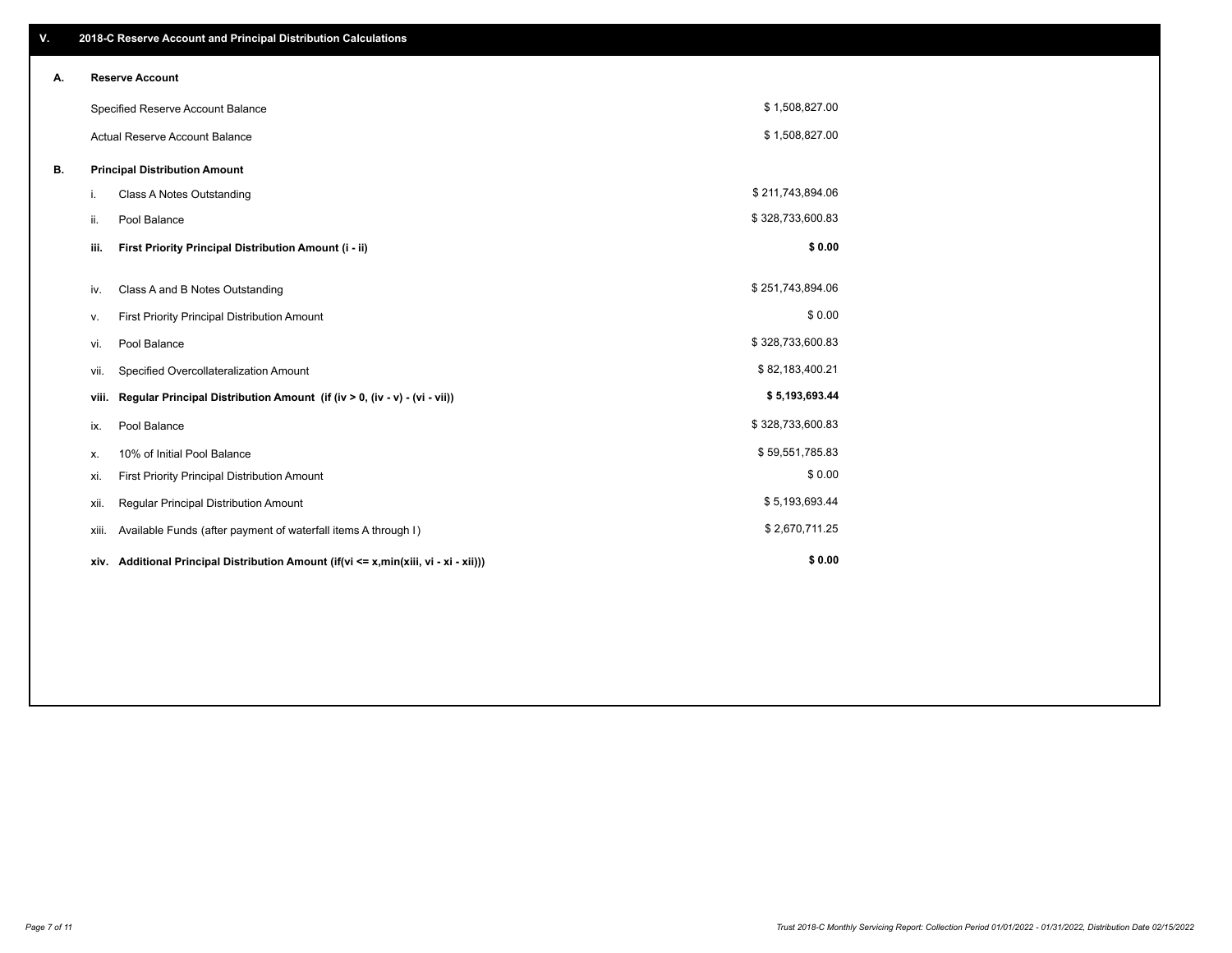|    |                                                         | Paid           | <b>Funds Balance</b> |
|----|---------------------------------------------------------|----------------|----------------------|
|    | <b>Total Available Funds</b>                            |                | \$8,695,367.17       |
| A  | <b>Trustee Fees</b>                                     | \$0.00         | \$8,695,367.17       |
| В  | <b>Servicing Fees</b>                                   | \$213,744.38   | \$8,481,622.79       |
| C  | i. Administration Fees                                  | \$8,333.00     | \$8,473,289.79       |
|    | ii. Unreimbursed Administrator Advances plus any Unpaid | \$0.00         | \$8,473,289.79       |
| D  | Class A Noteholders Interest Distribution Amount        | \$475,551.77   | \$7,997,738.02       |
| E. | First Priority Principal Payment                        | \$0.00         | \$7,997,738.02       |
| F. | Class B Noteholders Interest Distribution Amount        | \$133,333.33   | \$7,864,404.69       |
| G  | <b>Reinstatement Reserve Account</b>                    | \$0.00         | \$7,864,404.69       |
| H  | Regular Principal Distribution                          | \$5,193,693.44 | \$2,670,711.25       |
|    | <b>Carryover Servicing Fees</b>                         | \$0.00         | \$2,670,711.25       |
| J  | Additional Principal Distribution Amount                | \$0.00         | \$2,670,711.25       |
| Κ  | Unpaid Expenses of Trustee                              | \$0.00         | \$2,670,711.25       |
| L  | Unpaid Expenses of Administrator                        | \$0.00         | \$2,670,711.25       |
| М  | Remaining Funds to the Residual Certificateholders      | \$2,670,711.25 | \$0.00               |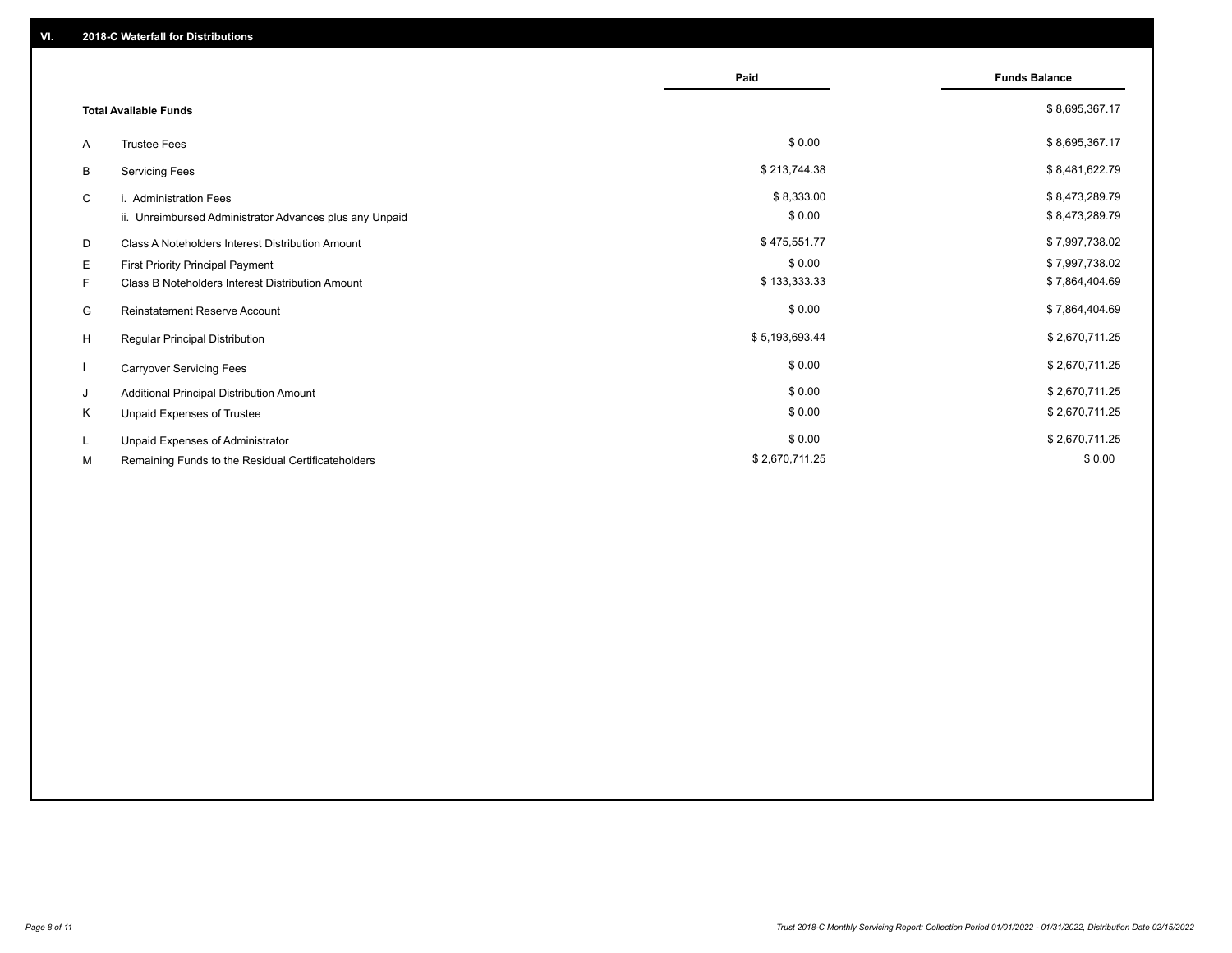| <b>Distribution Amounts</b>                                |                         |                         |                         |
|------------------------------------------------------------|-------------------------|-------------------------|-------------------------|
|                                                            | A <sub>2</sub> A        | A <sub>2</sub> B        | в                       |
| Cusip/Isin                                                 | 78449QAB3               | 78449QAC1               | 78449QAD9               |
| <b>Beginning Balance</b>                                   | \$141,810,130.87        | \$69,933,763.19         | \$40,000,000.00         |
| Index                                                      | <b>FIXED</b>            | <b>LIBOR</b>            | <b>FIXED</b>            |
| Spread/Fixed Rate                                          | 3.63%                   | 0.75%                   | 4.00%                   |
| Record Date (Days Prior to Distribution)                   | 1 NEW YORK BUSINESS DAY | 1 NEW YORK BUSINESS DAY | 1 NEW YORK BUSINESS DAY |
| <b>Accrual Period Begin</b>                                | 1/15/2022               | 1/18/2022               | 1/15/2022               |
| <b>Accrual Period End</b>                                  | 2/15/2022               | 2/15/2022               | 2/15/2022               |
| Daycount Fraction                                          | 0.08333333              | 0.07777778              | 0.08333333              |
| Interest Rate*                                             | 3.63000%                | 0.85629%                | 4.00000%                |
| <b>Accrued Interest Factor</b>                             | 0.003025000             | 0.000666003             | 0.003333333             |
| <b>Current Interest Due</b>                                | \$428,975.65            | \$46,576.12             | \$133,333.33            |
| Interest Shortfall from Prior Period Plus Accrued Interest | $$ -$                   | $\mathsf{\$}$ -         | $$ -$                   |
| <b>Total Interest Due</b>                                  | \$428,975.65            | \$46,576.12             | \$133,333.33            |
| <b>Interest Paid</b>                                       | \$428,975.65            | \$46,576.12             | \$133,333.33            |
| <b>Interest Shortfall</b>                                  | $$ -$                   | $\mathsf{\$}$ -         | $\mathsf{\$}$ -         |
| <b>Principal Paid</b>                                      | \$3,478,345.15          | \$1,715,348.29          | $\mathsf{\$}$ -         |
| <b>Ending Principal Balance</b>                            | \$138,331,785.72        | \$68,218,414.90         | \$40,000,000.00         |
| Paydown Factor                                             | 0.015882855             | 0.015882855             | 0.000000000             |
| <b>Ending Balance Factor</b>                               | 0.631651990             | 0.631651990             | 1.000000000             |

\* Pay rates for Current Distribution. For the interest rates applicable to the next distribution date, please see https://www.salliemae.com/about/investors/data/SMBabrate.txt.

**VII. 2018-C Distributions**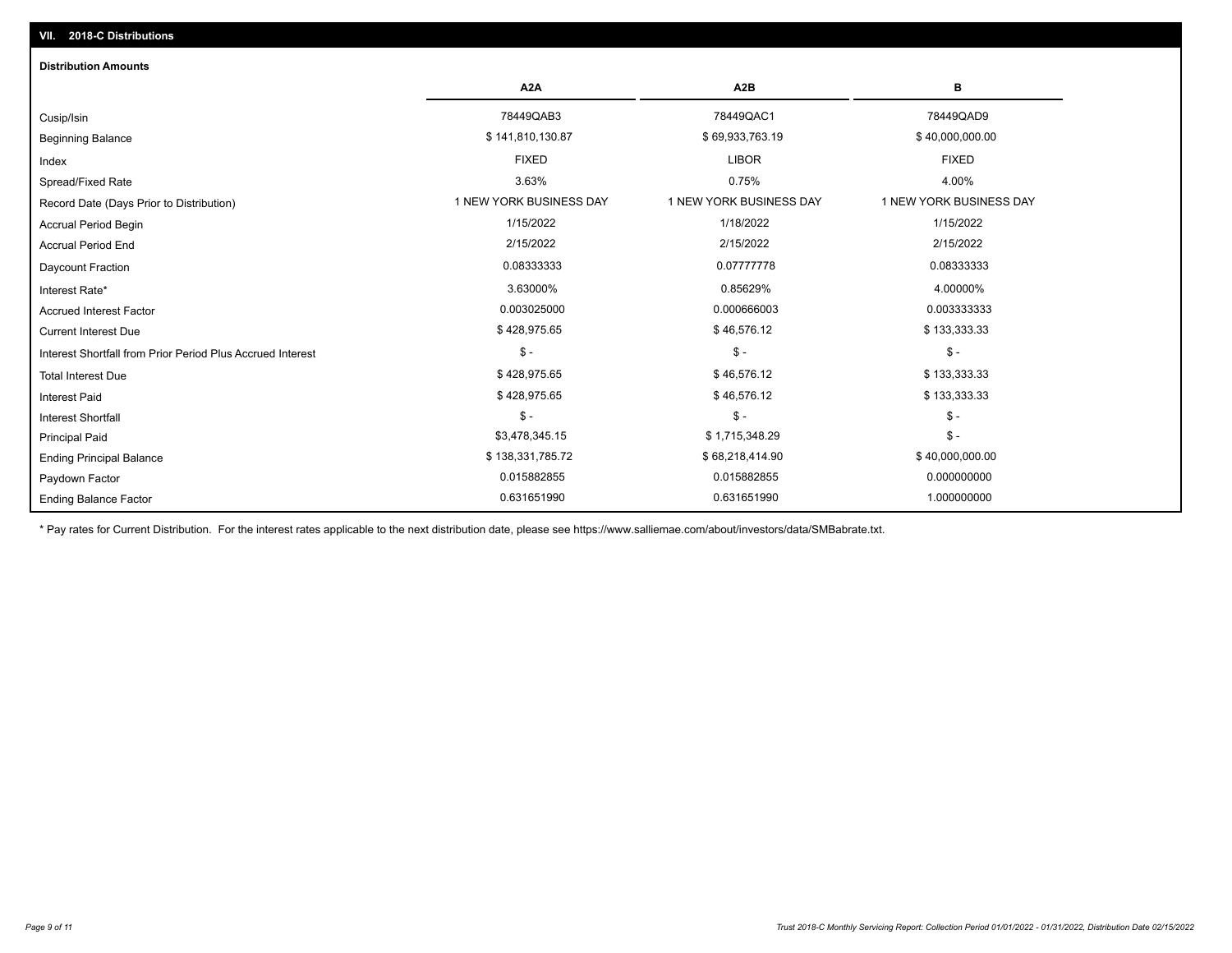#### **Since Issued Total CPR**

$$
\text{total cPR} = 1 - \left(\frac{APB}{PPB}\right)^{\left(\frac{12}{MSC}\right)}
$$

APB = Actual period-end Pool Balance PPB = Projected period-end Pool Balance assuming no prepayments and no defaults Pool Balance = Sum(Principal Balance + Interest Accrued to Capitalize Balance) MSC = Months Since Cut-Off

I J Ι

#### **Since-Issued Total Constant Prepayment Rate (CPR)**

Since-Issued Total CPR measures prepayments, both voluntary and involuntary, for a trust student loan pool over the life of a transaction. For each trust distribution, the actual month-end pool balance is compared against a month-end pool balance originally projected at issuance assuming no prepayments and defaults. For purposes of Since- Issued Total CPR calculations, projected period end pool balance assumes in-school status loans have up to a six month grace period before moving to repayment, grace status loans remain in grace status until their status end date and then to move to full principal and interest repayment, loans subject to interim interest or fixed payments during their in-school and grace period continue paying interim interest or fixed payments until full